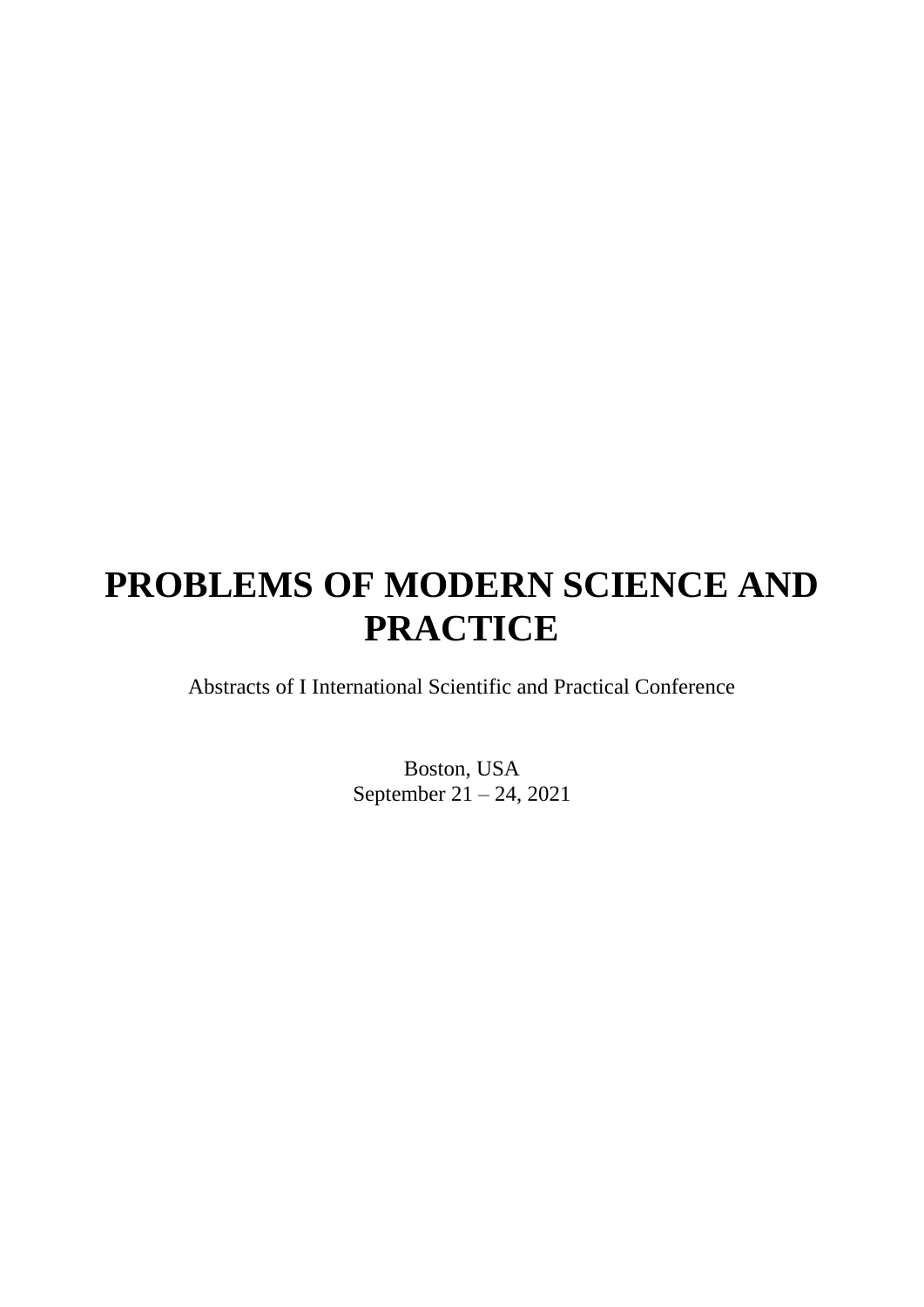#### PROBLEMS OF MODERN SCIENCE AND PRACTICE

# Library of Congress Cataloging-in-Publication Data

## UDC 01.1

The I International Science Conference «Problems of modern science and practice», September 21 – 24, 2021, Boston, USA. 487 p.

#### ISBN - 978-1-63972-061-3 DOI - 10.46299/ISG.2021.II.I

# EDITORIAL BOARD

| Pluzhnik Elena        | Professor of the Department of Criminal Law and Criminology<br>Odessa State University of Internal Affairs Candidate of Law,<br><b>Associate Professor</b>                                                                                                                                                       |
|-----------------------|------------------------------------------------------------------------------------------------------------------------------------------------------------------------------------------------------------------------------------------------------------------------------------------------------------------|
| Liubchych Anna        | Scientific and Research Institute of Providing Legal Framework for<br>the Innovative Development National Academy of Law Sciences of<br>Ukraine, Kharkiv, Ukraine, Scientific secretary of Institute                                                                                                             |
| Liudmyla Polyvana     | Department of Accounting and Auditing Kharkiv<br>National Technical University of Agriculture named after Petr<br>Vasilenko, Ukraine                                                                                                                                                                             |
| <b>Mushenyk Iryna</b> | Candidate of Economic Sciences, Associate Professor of<br>Mathematical Disciplines, Informatics and Modeling. Podolsk State<br><b>Agrarian Technical University</b>                                                                                                                                              |
| Oleksandra Kovalevska | Dnipropetrovsk State University of Internal Affairs<br>Dnipro, Ukraine                                                                                                                                                                                                                                           |
| Prudka Liudmyla       | Odessa State University of Internal Affairs,<br>Associate Professor of Criminology and Psychology Department                                                                                                                                                                                                     |
| Slabkyi Hennadii      | Doctor of Medical Sciences, Head of the Department of Health<br>Sciences, Uzhhorod National University.                                                                                                                                                                                                          |
| Marchenko Dmytro      | Ph.D. in Machine Friction and Wear (Tribology), Associate<br>Professor of Department of Tractors and Agricultural Machines,<br>Maintenance and Servicing, Lecturer, Deputy dean on academic<br>affairs of Engineering and Energy Faculty of Mykolayiv National<br>Agrarian University (MNAU), Mykolayiv, Ukraine |
| Harchenko Roman       | Candidate of Technical Sciences, specialty 05.22.20 - operation and<br>repair of vehicles.                                                                                                                                                                                                                       |
| Belei Svitlana        | Ph.D. (Economics), specialty: 08.00.04 "Economics and<br>management of enterprises (by type of economic activity)"                                                                                                                                                                                               |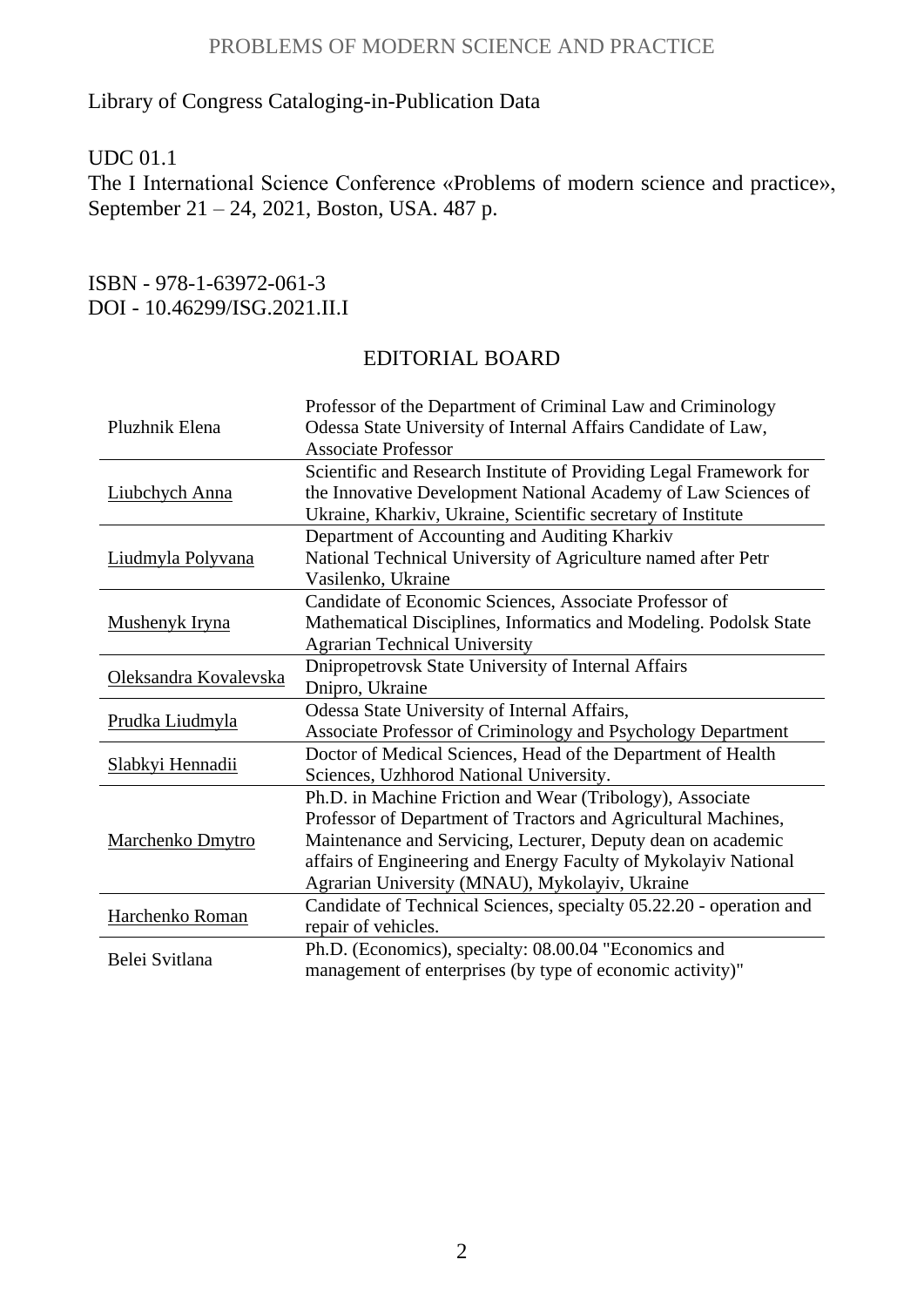# PROBLEMS OF MODERN SCIENCE AND PRACTICE

# TABLE OF CONTENTS

|                  | <b>AGRICULTURAL SCIENCES</b>                                                                                        |    |
|------------------|---------------------------------------------------------------------------------------------------------------------|----|
| 1.               | Поротікова І.І., Горчанок А.В.                                                                                      | 15 |
|                  | КОРМИ ТВАРИННОГО ПОХОДЖЕННЯ В СКЛАДІ<br>КОМБІКОРМУ ДЛЯ КОРОПОВИХ РИБ                                                |    |
|                  | ARCHITECTURE, CONSTRUCTION                                                                                          |    |
| 2.               | Savenko V., Dubynka O., Nesterenko I., Honcharenko T.,<br>Shatruva I.                                               | 18 |
|                  | NECESSARY FACTORS FOR THE EFFICTIVE DEVELOPMENT<br>OF BUILDING ORGANIZATION                                         |    |
| 3.               | Дудка О.М., Сільвестрова Н.П.                                                                                       | 21 |
|                  | ОСОБЛИВОСТІ АРХІТЕКТУРНОГО ФОРМУВАННЯ<br>СУЧАСНИХ ДІЛОВИХ КОМПЛЕКСІВ                                                |    |
| $\overline{4}$ . | Кошель В.                                                                                                           | 25 |
|                  | СПЕЦИФІЧНІ ОСОБЛИВОСТІ ФОРМОТВОРЕННЯ БУДИНКУ<br>ДЕРЖАВНОЇ ПРОМИСЛОВОСТІ В МІСТІ ХАРКІВ                              |    |
| 5 <sub>1</sub>   | Криворучко Н.И., Гребенник О.С., Шостак А.С.                                                                        | 30 |
|                  | ПРИНЦИПЫ ФОРМИРОВАНИЯ АРТ-ПРОСТРАНСТВ В<br>ЦЕНТРАХ ХУДОЖЕСТВЕННОГО ОБРАЗОВАНИЯ                                      |    |
| 6.               | Попова О., Осиченко Г.                                                                                              | 40 |
|                  | МІСТОБУДІВНІ ОСНОВИ РОЗМІЩЕННЯ БУДІВЕЛЬ<br>ОРГАНІВ МІСЦЕВОГО САМОВРЯДУВАННЯ В СТРУКТУРІ<br><b>MICTA</b>             |    |
| 7.               | Скороходова А.В.                                                                                                    | 43 |
|                  | УНІВЕРСАЛЬНИЙ ДИЗАЙН МІСЬКОГО СЕРЕДОВИЩА.<br>РОЛЬ ОСВІТЛЕННЯ В ГРОМАДСЬКИХ ПРОСТОРАХ                                |    |
|                  | <b>ART HISTORY</b>                                                                                                  |    |
| 8.               | Tkachenko V., Коляда I., Ткаченко I.                                                                                | 47 |
|                  | БОРИС ЛЯТОШИНСЬКИЙ І ОЛЕКСАНДР РУЖИЦЬКИЙ: ДО<br>ІСТОРІЇ ВЗАЄМИН УЧНЯ І ПЕДАГОГА (В ОЦІНКАХ<br><b>МУЗИКОЗНАВЦІВ)</b> |    |
|                  |                                                                                                                     |    |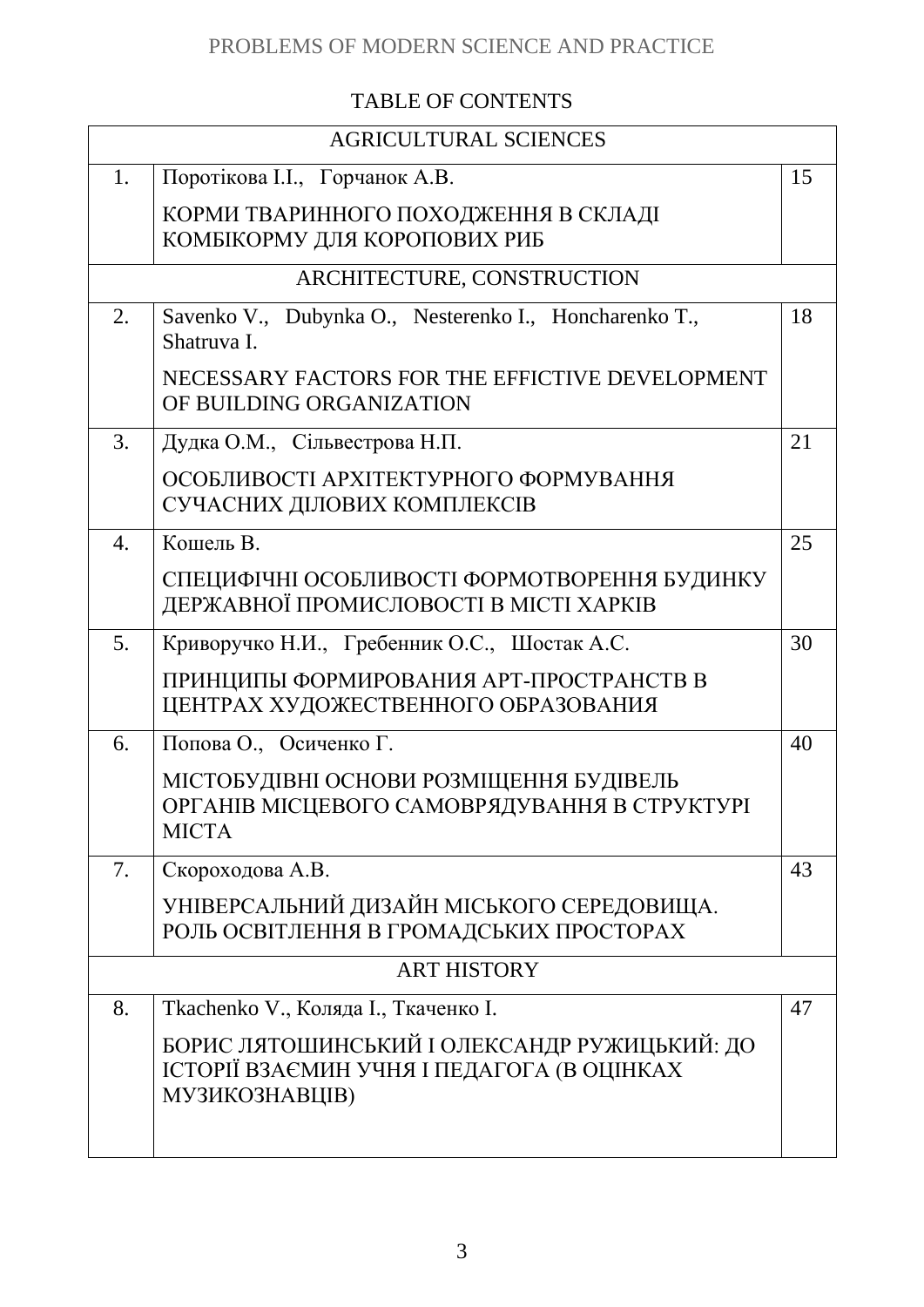| 81. | Gladushyna R.                                                                                                                                  | 359 |
|-----|------------------------------------------------------------------------------------------------------------------------------------------------|-----|
|     | FOSTERING INTERCULTURAL SENSITIVITY IN A DIVERSE<br><b>ACADEMIC ENVIRONMENT</b>                                                                |     |
| 82. | Polishchuk D.                                                                                                                                  | 365 |
|     | DEVELOPMENT OF ADOLESCENTS' INDEPENDENCE<br>THROUGH THE FRAMEWORK OF THE FAMILY SYSTEM                                                         |     |
| 83. | Romanenko O., Masian A.                                                                                                                        | 369 |
|     | THE PROBLEM OF DECISION-MAKING IN<br><b>INTERDISCIPLINARY RESEARCHES</b>                                                                       |     |
| 84. | Дроздова М.А.                                                                                                                                  | 371 |
|     | ПСИХОСЕМАНТИЧНІ ОСОБЛИВОСТІ СОЦІАЛЬНИХ<br>УЯВЛЕНЬ МОЛОДІ ПРО БЛАГОПОЛУЧНУ ЛЮДИНУ                                                               |     |
| 85. | Кришталь А.О.                                                                                                                                  | 374 |
|     | АНАЛІЗ ДЕЯКИХ ПРИЧИН НЕДОТРИМАННЯ<br>АКАДЕМІЧНОЇ ДОБРОЧЕСНОСТІ У ПРОЦЕСІ ПІДГОТОВКИ<br>МАЙБУТНІХ ФАХІВЦІВ З ПСИХОЛОГІЇ                         |     |
|     | <b>TECHNICAL SCIENCES</b>                                                                                                                      |     |
| 86. | Lys S., Khimka B.                                                                                                                              | 376 |
|     | ALGORITHMS FOR PROCESSING SELF-POWERED NEUTRON<br>DETECTOR SIGNALS IMPORTANT FOR DETERMINATION OF<br>LOCAL PARAMETERS IN EACH PART OF THE CORE |     |
| 87. | Свяцький В.В., Тупаленко Д.С.                                                                                                                  | 383 |
|     | ПОРІВНЯННЯ РІЗНИХ СХЕМ ПРЕСУВАННЯ ТРУБ ЗА<br>ДОПОМОГОЮ КОМП'ЮТЕРНОГО МОДЕЛЮВАННЯ                                                               |     |
| 88. | Burlachenko D., Mutychko O.                                                                                                                    | 386 |
|     | NEW GEAR A VISION OF THE FUTURE                                                                                                                |     |
| 89. | Deineko Z., Zeleniy O., Lyashenko V., Tabakova I.                                                                                              | 389 |
|     | COLOR SPACE IMAGE AS A FACTOR IN THE CHOICE OF ITS<br>PROCESSING TECHNOLOGY                                                                    |     |
| 90. | Skoblo T., Vlasovets V., Rybalko I., Maltsev T.                                                                                                | 396 |
|     | <b>CHARACTER OF FORMATION OF SECONDARY PROTECTIVE</b><br>STRUCTURES DURING OPERATION OF PARTS                                                  |     |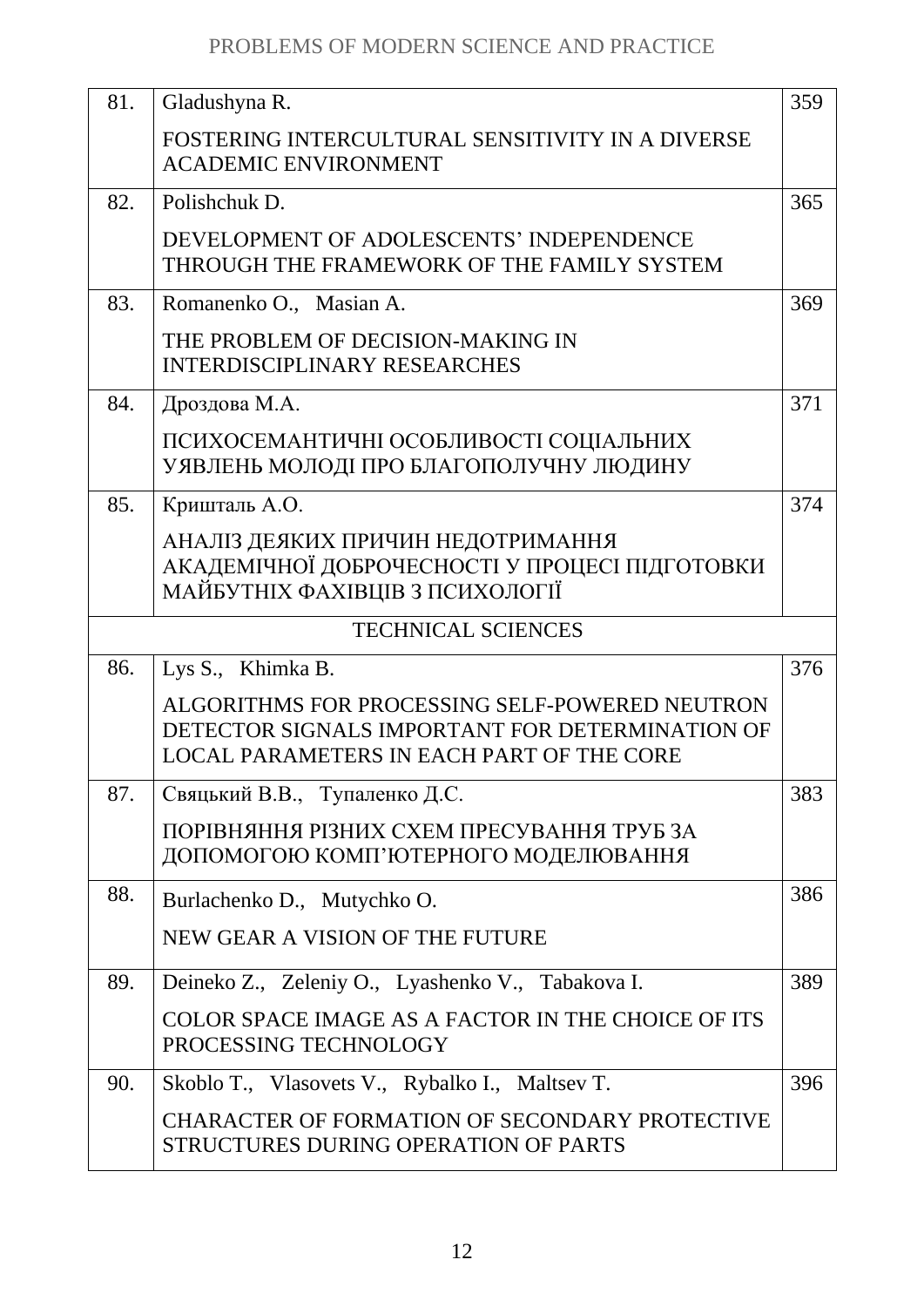# **FOSTERING INTERCULTURAL SENSITIVITY IN A DIVERSE ACADEMIC ENVIRONMENT**

### **Gladushyna Raisa**

PhD, Associate Professor Borys Grinchenko Kyiv University

#### **Introduction**

At present time, the problem of intercultural sensitivity as well as its impact on a student personality has become of a great interest to scientific community. In today's globalized world, the intercultural communication has become more important than ever. Globalization has shown a connection between people from diverse cultural backgrounds in every aspect of modern life. Being sensitive to cultural differences is crucial to would-be professionals' ability to participate successfully and effectively in intercultural communication.

A diverse academic environment is an essential component of building a productive and successful learning experience. In this context, the exposure to diversity, particularly in a university setting, becomes extremely crucial for both students and staff.

The Ukrainian higher education system has developed into a diverse institutional landscape. Ukrainian universities welcome international students from various countries and offer them a wide range of academic programmes to study along with the local and foreign peers. Thus, students with diverse cultural background might expect some challenges in intercultural communication while pursuing their studies. Living and studying in a new cultural and academic environment requires students to learn how to communicate and socialize, forge relationships with multicultural student community, and define Ukrainian culture that has its own distinguishing features.

At the same time Ukrainian students have a unique opportunity to enrich their own culture and develop understanding of other nations, to respect each other's differences, and make connections. They will be better able to enjoy more meaningful interaction with other students coming from different parts of the globe.

Cultural diversity also enables students to learn about mentality and lifestyle that differ from their own. Students become more culturally aware in a multicultural academic environment. This is one of the essential 21st century skills that is a key competence in the modern globalized world.

Culture is the schema around which an individual constructs their identity. It shapes the way people engage with the world, the perspectives they take, and the expectations they have. It shapes the ability to look beyond individual's own point of view, so that they can recognize how other people may think or feel about something.

#### **Research Objectives**

The present paper addresses the important issue of enhancing university students' intercultural sensitivity which might facilitate overcoming cultural barriers related to intercultural communication and its effects on communication behavior. In accordance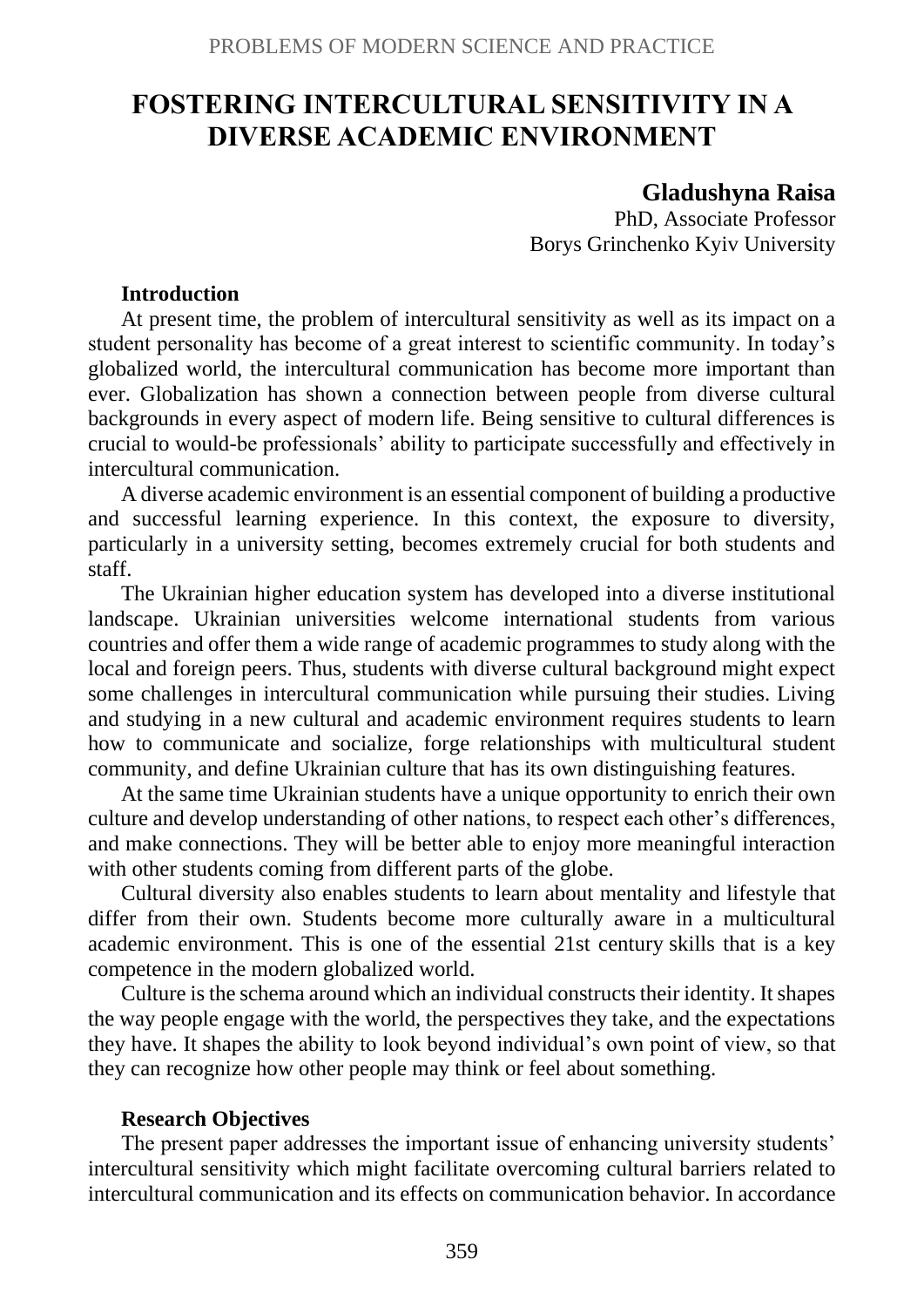with the nature of the study, the following research objectives were defined: i) to explore the importance of intercultural sensitivity in intercultural communication; ii) to develop efficient and workable strategies for fostering intercultural sensitivity in a diverse academic environment.

## **Literature Review** *What Is Intercultural Sensitivity?*

To comprehend what intercultural sensitivity is, it is necessary to grasp the meaning of the concept of culture and intercultural competence first. Chamberlain (2005) defined culture as "values, norms, and traditions that affect how individuals of a particular group perceive, think, interact, behave, and make judgments about their world" (p. 197). Chen and Starosta (2000) noted that intercultural competence incorporates three essential and related constructs of intercultural competence: intercultural sensitivity, intercultural awareness, and intercultural skills. Further, they emphasized that intercultural sensitivity shapes the affective component of intercultural competence.

Intercultural sensitivity refers to an individual's capacity to understand and appreciate cultural differences. Viewed in this light, intercultural sensitivity encompasses a person's ability to accept and send positive emotional indicators in the process of intercultural communication and interaction. Positive emotional indicators and responses help to advance students' acceptance and respect of cultural differences and nuances, acknowledge the extent to which culture is embedded in individuals' daily lives.

Intercultural awareness is related to the expertise to understand the way culture determines thinking, behavior, and the ability to practice in intercultural communication. In addition, Hånberg & Ödterdahl (2009) considered the importance of self-awareness in intercultural sensitivity education. They highlighted that intercultural sensitivity education should include self-awareness construction because cultural understanding of similarities and differences are referred to a person's home culture (Hånberg & Ödterdahl, 2009). Fenigstein, Scheier, and Buss (1975, p. 522) pointed out that "increased awareness of the self is both a tool and a goal".

Intercultural sensitivity is a set of skills that enables individuals to learn about and understand people who are different in their beliefs, attitudes, and behavior. Intercultural skills refer to the capability to embrace and adapt to different cultural situations. Self-experience shapes the personality, individual views and values.

As the result of their research, Chen and Starosta (2000) developed Intercultural Sensitivity Scale which represents an assessment tool for measuring intercultural sensitivity as an affective component of intercultural communication competence. Earlier to their study, Bennett (1986, 1993, 2004) created the Developmental Model of Intercultural Sensitivity (DMIS).

# *The Developmental Model of Intercultural Sensitivity*

The Developmental Model of Intercultural Sensitivity (DMIS) explains how people experience and employ cultural differences. Chen (2010) highlighted the impact of intercultural sensitivity on ethnocentrism and intercultural communication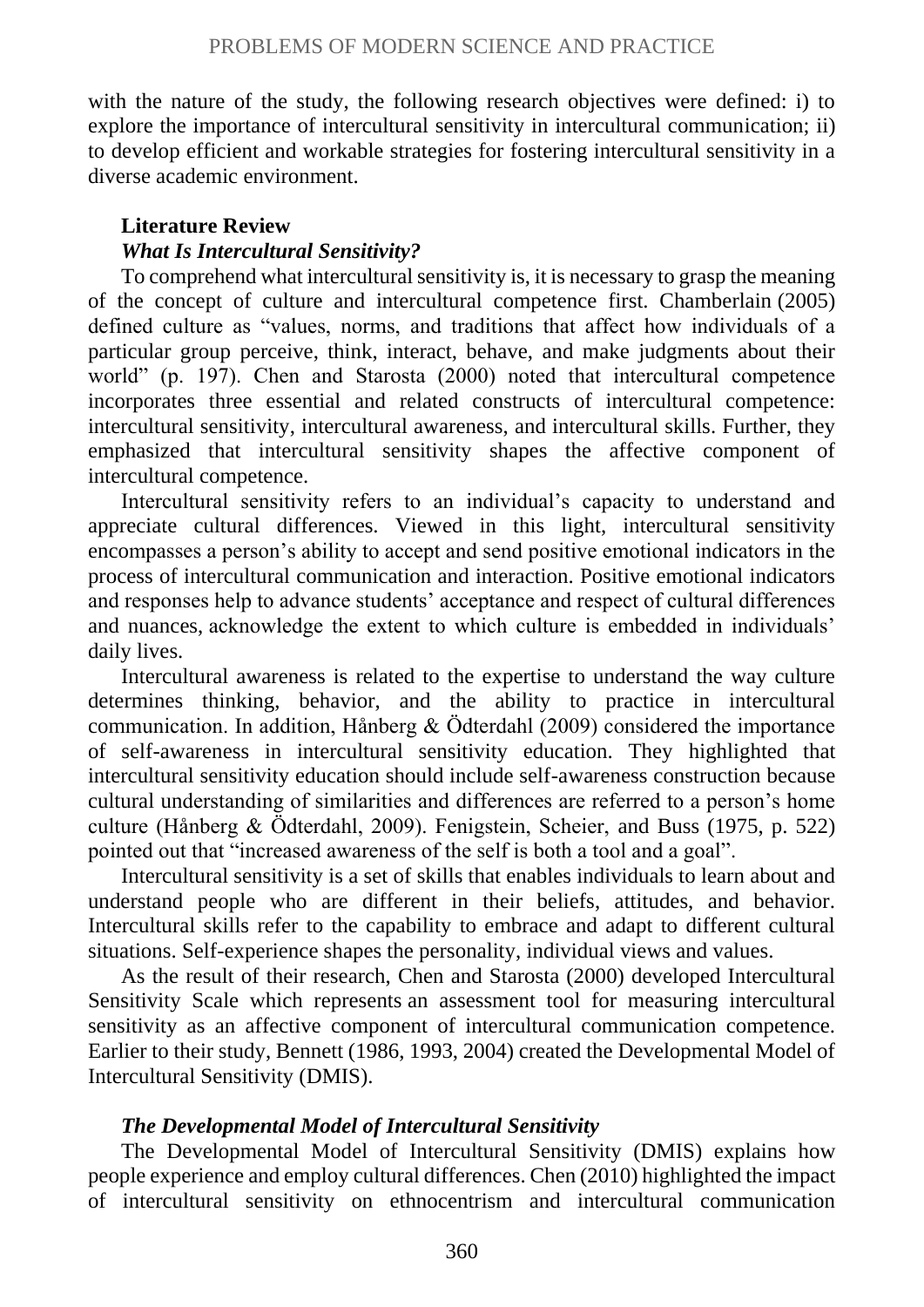apprehension. Cultural sensitivity confronts ethnocentrism and involves intercultural communication. Obviously, multicultural communication is a two-way street, where people from both cultures are trying to set right their interaction.

Consequently, intercultural sensitivity can be characterized as "an individual's ability to develop emotion towards understanding and appreciating cultural differences that promotes appropriate and effective behavior in intercultural communication" (Chen & Starosta, 1997, p. 5).

Bennett (1984, 1986) argued that intercultural sensitivity is a developmental process. Six stages are entangled in this transformational process: denial, defense, minimization, acceptance, adaptation, and integration. In regard to Bennett's DMIS, Cushner, McClelland, and Safford (2012, p.155) indicated that cultural awareness is accompanied by improved cognitive sophistication.

Moreover, Bennet (2011) underlined that each stage represents a cognitive structure that is communicated through attitudes and behaviors. Every individual is struggling with their cultural sensitivity, and this model helps a student to go forward to the next stage.

Bennett's DMIS demonstrates the developmental continuum that proceeds from ethnocentrism to ethnorelativism. The model defines the typical ways in which people perceive, decipher, and communicate in a framework of cultural variety and differences. The model has been used as an educational tool to facilitate students to gain knowledge and understanding of cross-cultural differences, for example, to value existing differences.

Bilsky et al. (2011) and Schwartz et al. (2012) detailed their discussion with the analyses of the rating of diverse values. According to their research, the structure of values that individuals expressed is vertually identical across more than 80 countries. Nevertheless, Schwartz (1992) further specified diverse values in his theory of basic human value. According to his theory, all values have common features, and they only distinguish in the type of goal or motivation that people have. In this regard, to understand cultural values, students should know the nuances about the values of a specific cultural context and be able to apply this knowledge in a particular setting.

Knowledge and understanding of what represents culture enhances intercultural sensitivity. The well- known and most cited model of culture is the iceberg model. The Cultural Iceberg Model was introduced by anthropologist Edward T. Hall in the 1970s which serves as an analogy for the cultural codes that are prevalent in different societies. According to this model, only some aspects of culture can be obvious to people, while a large portion of them is latent. Here comes the analogy of the model with the iceberg where only the top is visible to everyone, but the bottom part hides underneath the water.

Taking into consideration the above-mentioned studies, the conclusion can be made that intercultural sensitivity is the ability of a person to see beyond the tip of the iceberg, a small part of a larger situation, and try to understand the aspects of culture that are hidden but constitute the basic and essential part of the national culture, i. e. beliefs, customs, norms, and values shared by a nation or community.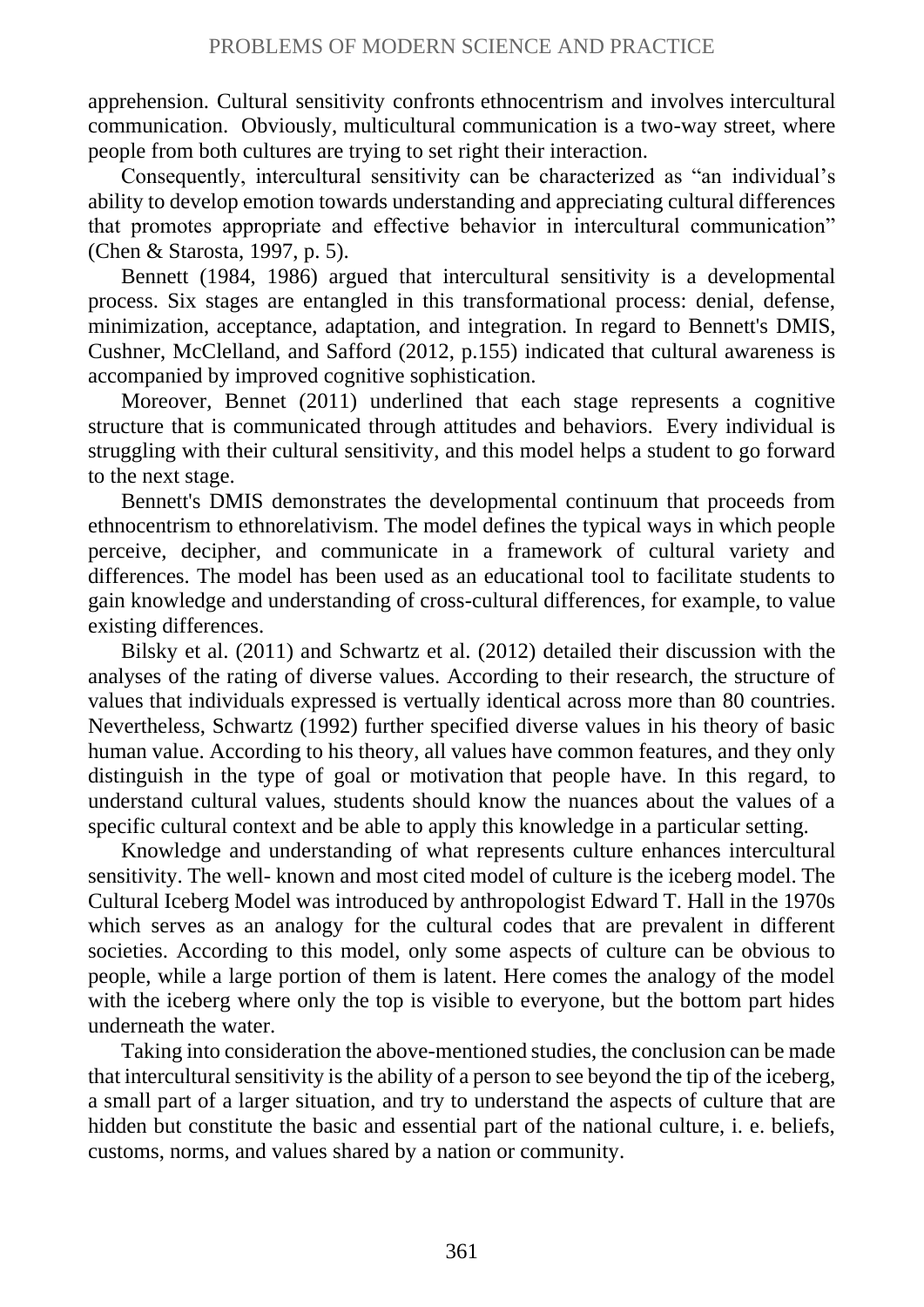#### **Discussion and Results**

The study revealed that there is the need for developing and enhancing cultural sensitivity among university students. The present study helped to obtain valuable insights to better understand diverse academic environment.

Intercultural competence is based on the would-be professionals' awareness and consciousness of their own cultural identity, as well as the cultural identity of others, "the ability to address and respond to diversity, i.e., to put oneself in another's shoes, to see through someone's eyes." (Gladushyna, 2020, p. 33).

However, Rudd & Lawson (2007) specified the term of intercultural competence. In their opinion, in our globalized environment, it is impossible to stay isolated from other cultures. When we start interacting with people from different cultural background, our communication might become more challenging. Rudd & Lawson (2007) went further and stated that the cognitive aspect of intercultural communication is important, however, the affective component is crucial for the effective intercultural interactions.

The world becomes smaller, the modern world is 'shrinking'. Thus, intercultural sensitivity, deep knowledge, empathy, and understanding culture of others is imperative in a cosmopolitan world. The concept of intercultural sensitivity has become progressively relevant both in the academic life and workplace. Intercultural sensitivity trainings are organized for students and employees as well.

Thus, there are a lot of different strategies to create diverse learning experience in academic environment. For example, open discussions, presentations about cultural traditions, national holidays, national cuisine, styles of dress, family traditions, just to name a few. According to Bannon et al. (2003), the knowledge of a culture is only helpful if it can be put into context. If students are exposed to diversity, it fosters an environment where differences are accepted and understood.

Enhancing intercultural awareness and sensitivity is of great importance to consider all the different aspects of culture that can influence students' perceptions, attitudes, and behaviors. Student populations are diverse. Jones and McLean (2012) posited that the potential for meaningful learning that is learner-centered may exist when diversity is incorporated. Diversity is acknowledging that people have different identities, different experiences, different cultural norms, causing different behavior.

Finally, intercultural sensitivity helps young people to break down cultural barriers and build cultural bridges. As a result, students enrich their own model which is based on their own life and learning experience. It helps understand otherness, other peoples' feelings, the way of thinking, and behavior. As outlined by Bannon et al. (2003), an individual is ready to decide how best to channel their own feelings, modify their own thinking, and adapt their own behavior to fit and be effective in intercultural communication.

Yet, Feng (2009) admited that the most difficult part of being culturally sensitive is shifting one's own thoughts and actions, to best expose and position oneself to others.

The differences and the similarities between the cultures can be deeper understood and recognized within the framework of special programmes and trainings in a diverse academic environment.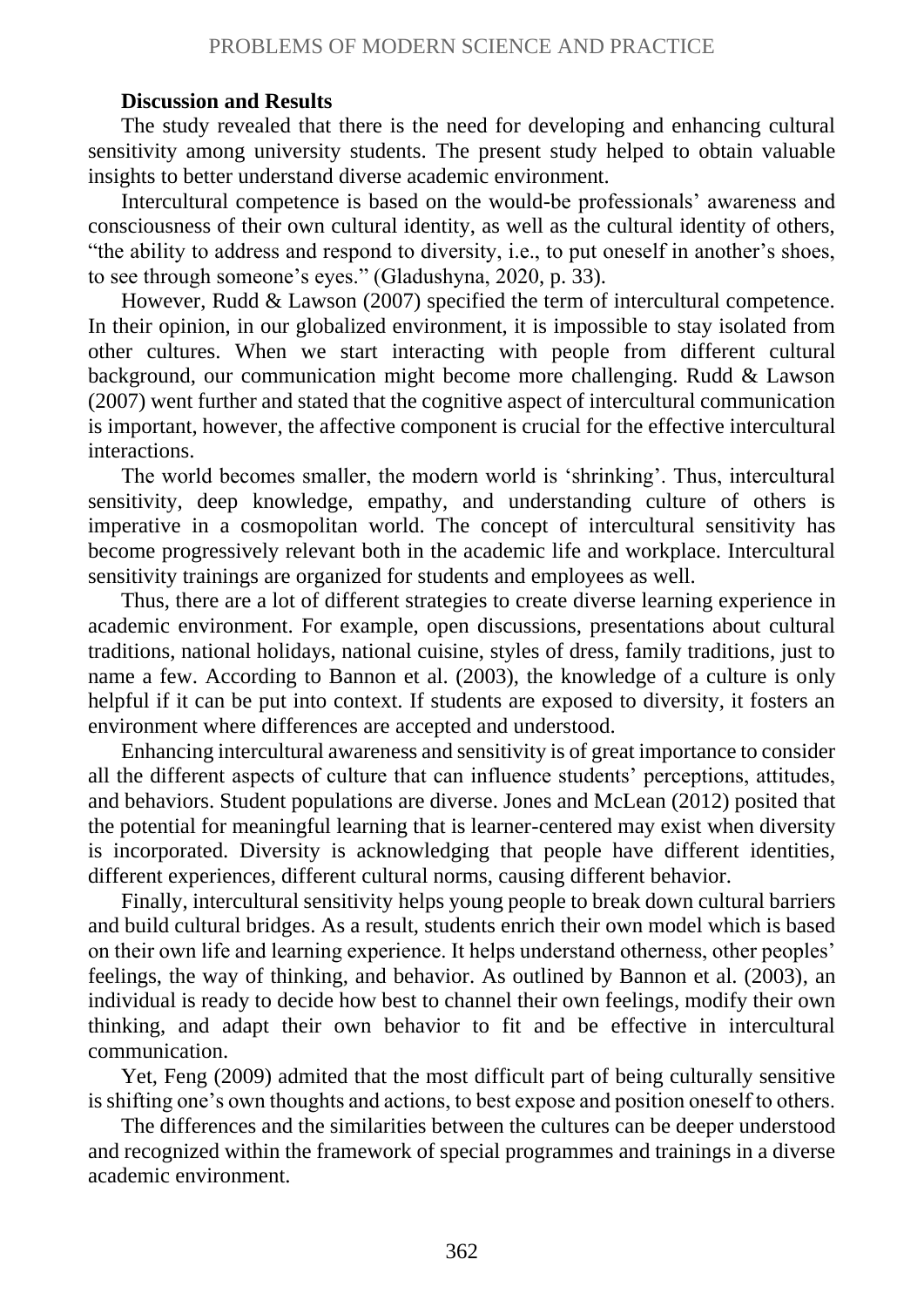An extensive study conducted in 1990 on the effectiveness and impact of crosscultural training showed a positive correlation between cross-cultural training and development of greater feelings of well-being and self-confidence (Black & Mendenhall, 1990). It is necessary to prioritize implicit bias towards students training to set the seal on cultural sensitivity. Implicit bias refers to opinions or stereotypes that drive individuals' actions and decisions. Implicit bias lives in individuals subconsciously, and it can be rather difficult to observe. By prioritizing implicit bias training, it becomes possible to support development of cultural sensitivity. When individuals acquire a deeper understanding of other cultures, they can compare the common features and discern the differences between their own culture and a new one, and thus readjust their opinions and actions in order to effectively communicate with people from that culture.

Grasping cultural sensitivity and awareness helps students to understand how cultural differences may affect individuals when forming their unique personalities, perceptions, beliefs and attitudes, and their interactions with others.

#### **Conclusion**

In our modern diverse society, it is more important than ever to implement culturally responsive instruction in academic environment in order to train students to adapt and successfully interact in a multicultural setting.

Diversity enriches the educational experience. Broadening knowledge of cultural diversity helps students to respect various cultural and social backgrounds, and thus prepares them to become global citizens. It allows them to find similarities between different cultures that appeal to them and resonate with their own background. Students become more emphatic, more open-minded, they feel more confident and comfortable in their interaction with others.

Developing cultural sensitivity enables students to improve their collaboration, communication, and critical thinking skills through mutual projects, round table discussions, comparative studies of cultures, participation in social and cultural life of higher educational institutions. Having experience in intercultural communication and being culturally sensitive, would-be professionals can work and study at their most effective levels in modern intercultural academic and working environment. To become an active and inspired global citizen, an individual must be culturally sensitive and culturally competent.

#### **References**

Bannon, G., Guy, V., Al-Omari, J., Reed, B., Pooley, R., & White, N. (2003). Cross-cultural communication: the essential guide to international business (J. Mattock, Ed.). Kogan Page.

Bennett, M. J. (2011). Developmental Model of Intercultural Sensitivity. www.afsusa.org/schools/global-classroom/spring-2011/intercultural-sensitivity/

Bennet, M. (1986). A Developmental Approach to Training for Intercultural Sensitivity. *International Journal of Intercultural Relations, 10*, 2.

Bennet, M. (2004). Becoming Interculturally Competent. In J. Wurzel (Ed.), Toward Multiculturalism: A Reader in Multicultural Education: Paradigms, Principles, and Practices. Intercultural Press.